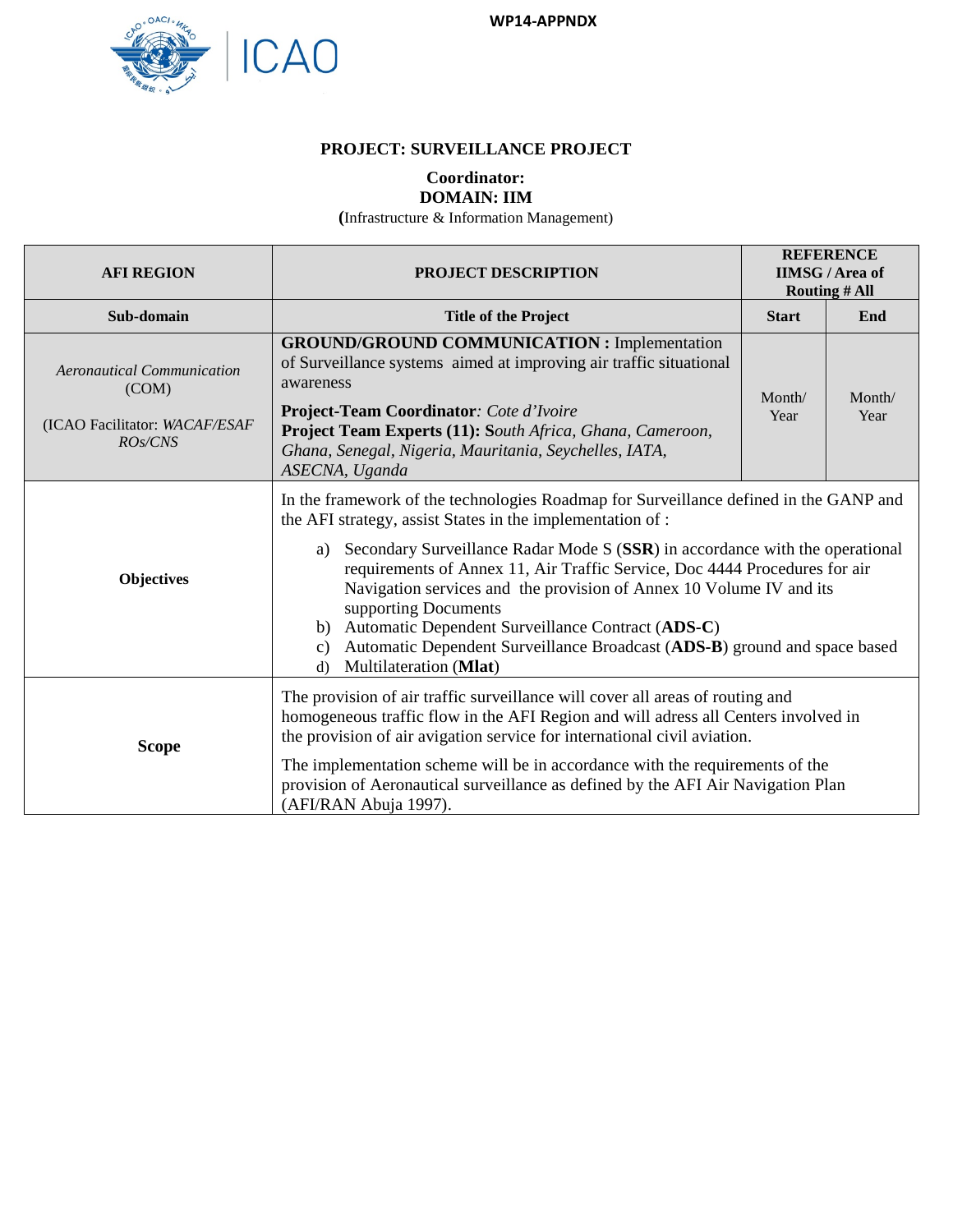

| <b>AFI REGION</b> | PROJECT DESCRIPTION                                                                                                                                                                                                                                                                                                                                                                                                                                                                                                                                                                                                                                                                 | <b>REFERENCE</b><br><b>IIMSG/Area of</b><br><b>Routing # All</b> |     |  |
|-------------------|-------------------------------------------------------------------------------------------------------------------------------------------------------------------------------------------------------------------------------------------------------------------------------------------------------------------------------------------------------------------------------------------------------------------------------------------------------------------------------------------------------------------------------------------------------------------------------------------------------------------------------------------------------------------------------------|------------------------------------------------------------------|-----|--|
| Sub-domain        | <b>Title of the Project</b>                                                                                                                                                                                                                                                                                                                                                                                                                                                                                                                                                                                                                                                         | <b>Start</b>                                                     | End |  |
| <b>Metrics</b>    | SSR:<br>a)<br>Number of SSR stations installed: X<br>Average availability of SSR stations : $X\%$<br>ADS-C:<br>$\mathbf{b}$<br>Number of ADS-C systems installed: X<br>٠<br>$%$ of ATS units with ADS-C: $X\%$<br>Number of ADS-C interconnections implemented,<br>٠<br>% of ACCs with ADS-C systems interconnection implemented:<br>$\boldsymbol{X}$<br>ADS-B:<br>$\bf c)$<br>Number of ADS-B stations installed: X<br>٠<br>$\%$ of ATS units with ADS-B: $X\%$<br>$\mathbf{d}$<br>Mlat:<br>Number of Mlat systems installed: X<br>٠<br>% of ATS units with Mlat: X%<br>Number of Mlat interconnections implemented,<br>% of ACCs with Mlat systems interconnection implemented: X |                                                                  |     |  |
| Outcome           | Surveillance service supporting enhanced aeronautical operational safety, capacity and<br>efficiency                                                                                                                                                                                                                                                                                                                                                                                                                                                                                                                                                                                |                                                                  |     |  |
| <b>Strategy</b>   | All tasks will be carried out by SUR experts nominated by AFI States participating in<br>the project, led by the Project-Team Coordinator and under the supervision of the Project<br>Facilitators (ROs/CNS, Dakar and Nairobi) through the IIM SG working methodology.<br>Upon completion of the tasks, the results will be sent to the Project Facilitators as a final<br>document for submission to, and if necessary approval by the APIRG Projects<br>Coordination Committee (APCC). For the purpose of collaborative decision-making,<br>meetings will be held with the areas involved.                                                                                       |                                                                  |     |  |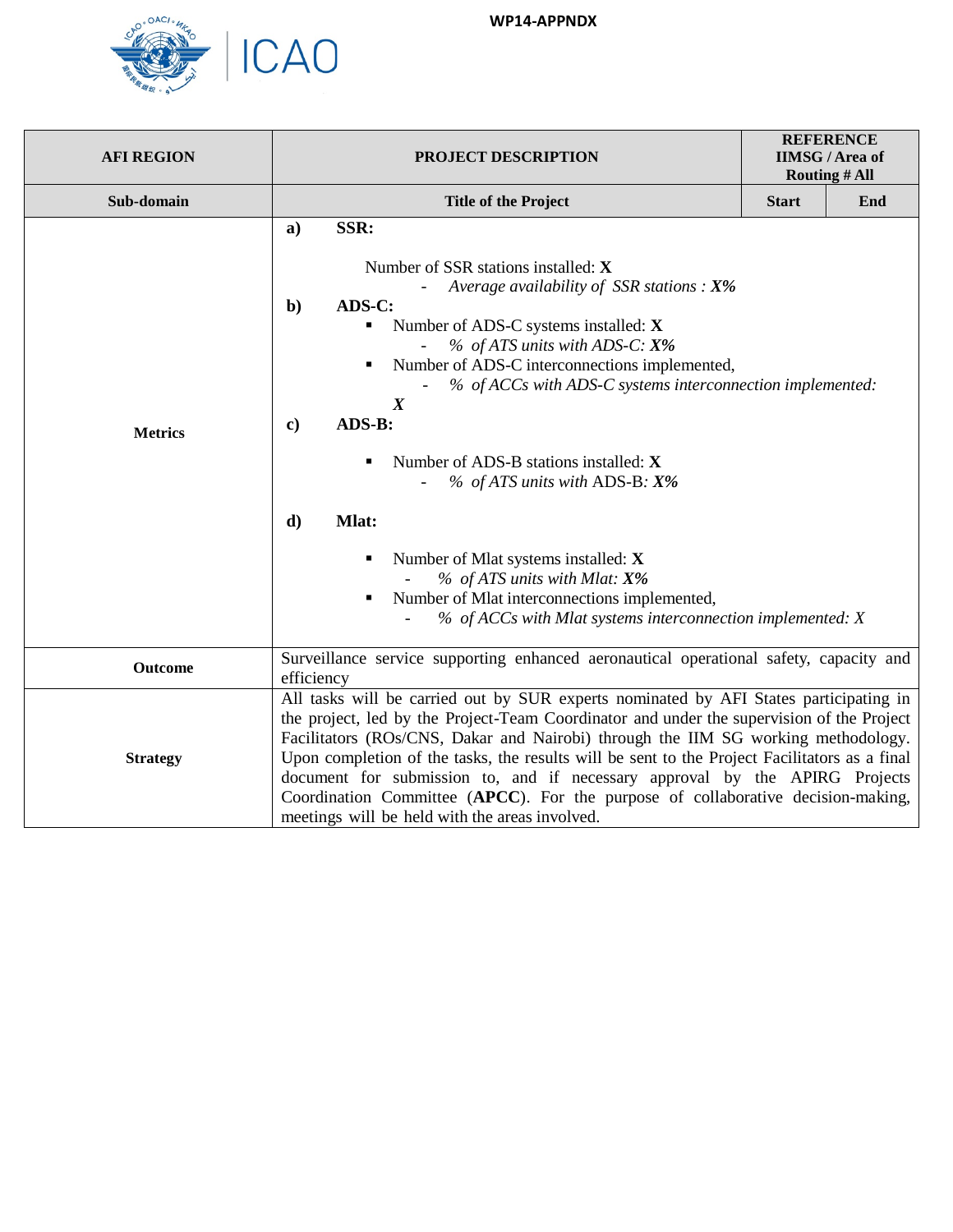

<span id="page-2-0"></span>

| <b>AFI REGION</b>                                              |                                                                                                                                                                                                                                                                                                                                                                                                                                           |            | PROJECT DESCRIPTION                                                                        |                                                                                                                                                                                                                                                                                                                                               |                            | <b>REFERENCE</b><br><b>IIMSG/Area of</b><br><b>Routing # All</b> |
|----------------------------------------------------------------|-------------------------------------------------------------------------------------------------------------------------------------------------------------------------------------------------------------------------------------------------------------------------------------------------------------------------------------------------------------------------------------------------------------------------------------------|------------|--------------------------------------------------------------------------------------------|-----------------------------------------------------------------------------------------------------------------------------------------------------------------------------------------------------------------------------------------------------------------------------------------------------------------------------------------------|----------------------------|------------------------------------------------------------------|
| Sub-domain                                                     |                                                                                                                                                                                                                                                                                                                                                                                                                                           |            | <b>Title of the Project</b>                                                                |                                                                                                                                                                                                                                                                                                                                               | <b>Start</b>               | End                                                              |
| <b>Justification</b>                                           | The requirements for surveillance systems (SSR Mode S, ADS-C, ADS-B, Mlat) are<br>contained in the strategy of implementation of the surveillance systems in the AFI Region<br>a) SSR Mode S: In continental airspace the provision of SSR Mode S will give the Air<br>capacity and efficiency<br>b) ADS-C: The introduction of ADS-C in oceanic and continental remote airspaces will<br>organization, the flexibility of routing.<br>c) |            |                                                                                            | Traffic Centers the capacity to increase the surveillance of air traffic enhancing safety,<br>improve air navigation service by enabling the improvement of the space<br><b>ADS-B</b> : The introduction of ADS-B in continental airspace will provide the<br>same level of service as given by SSR with cost effectiveness. ADS-B Space will |                            |                                                                  |
|                                                                | combine the advantage of both ADS-C and SSR.<br><b>Mlat:</b> The introduction of Mlat will in the terminal areas supplement with cost<br>d)<br>effectiveness SSR Mode S                                                                                                                                                                                                                                                                   |            |                                                                                            |                                                                                                                                                                                                                                                                                                                                               |                            |                                                                  |
| <b>Related Projects</b>                                        | All APIRG projects specifically related to:<br>$\checkmark$ PIA3-Increased effectiveness of ground based safety nets (B0-ASUR, B0 – SNET,<br><b>B0-ASEP</b> )<br>PIA4- Efficient Flight Path – Through Trajectory-based Operations (B0-TBO)                                                                                                                                                                                               |            |                                                                                            |                                                                                                                                                                                                                                                                                                                                               |                            |                                                                  |
| <b>Project Deliverables</b>                                    | Relationship<br>with the<br>Regional<br>Performance-<br>Objectives<br>(RPOs/PFFs) and<br><b>ASBU Modules</b>                                                                                                                                                                                                                                                                                                                              | <b>KPI</b> | Responsible                                                                                | <b>Status of</b><br>Implementation <sup>1</sup>                                                                                                                                                                                                                                                                                               | Date of<br><b>Delivery</b> | <b>Comments</b>                                                  |
|                                                                | <b>Secondary Surveillance Radar Mode S (SSR)</b>                                                                                                                                                                                                                                                                                                                                                                                          |            |                                                                                            |                                                                                                                                                                                                                                                                                                                                               |                            |                                                                  |
| Implementation of SSR Mode S                                   | AFI B0-ASUR,<br>AFI B0-SNET,<br><b>AFI B0-ASEP</b><br><b>AFI B0-ASEP</b><br><b>AFI B0-SNET</b><br>PFF-CNS                                                                                                                                                                                                                                                                                                                                 |            | ∨<br><b>AFI SUR</b><br>Project<br>Coordinators<br><b>AFI SUR</b><br>Project Team<br>Leader |                                                                                                                                                                                                                                                                                                                                               | December<br>2017           |                                                                  |
| Restauration/Improvement of the<br>availability of SSR Systems | AFI B0-ASUR,<br>AFI B0-SNET,<br><b>AFI B0-ASEP</b><br><b>AFI B0-ASEP</b><br><b>AFI B0-SNET</b><br>PFF-CNS                                                                                                                                                                                                                                                                                                                                 |            | <b>AFI SUR</b><br>Project<br>Coordinators<br><b>AFI SUR</b><br>Project Team<br>Leader      |                                                                                                                                                                                                                                                                                                                                               | December<br>2017           |                                                                  |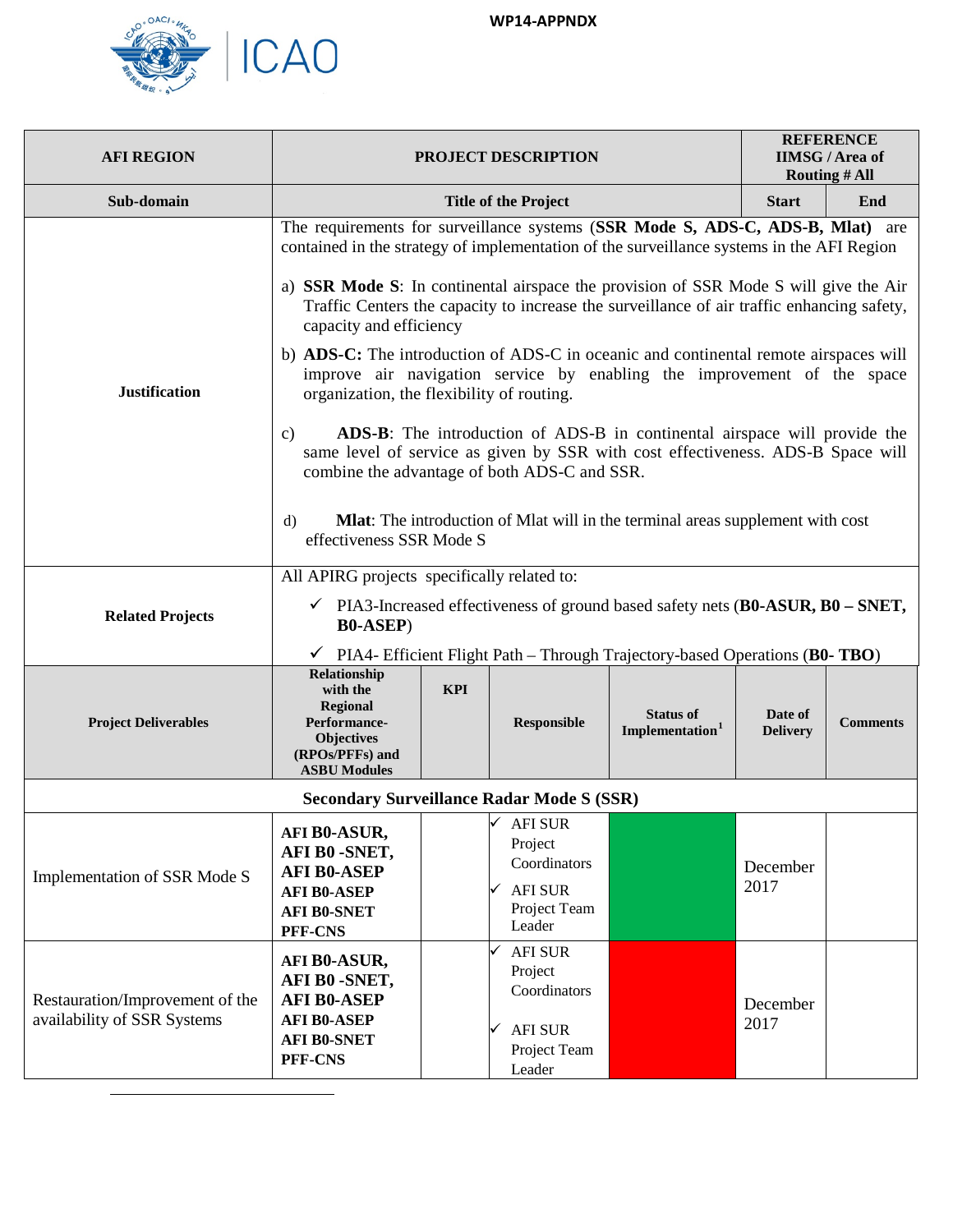

| <b>AFI REGION</b>                                                                                                          | <b>PROJECT DESCRIPTION</b>                                                                                |                                                                                             | <b>REFERENCE</b><br><b>IIMSG/Area of</b><br><b>Routing # All</b> |  |  |  |
|----------------------------------------------------------------------------------------------------------------------------|-----------------------------------------------------------------------------------------------------------|---------------------------------------------------------------------------------------------|------------------------------------------------------------------|--|--|--|
| Sub-domain                                                                                                                 |                                                                                                           | <b>Start</b>                                                                                | End                                                              |  |  |  |
| <b>Automatic Dependant Surveillance Contract (ADS-C)</b>                                                                   |                                                                                                           |                                                                                             |                                                                  |  |  |  |
| Implementation of ADS-C                                                                                                    | AFI B0-ASUR,<br>AFI B0-SNET,<br><b>AFI B0-ASEP</b><br><b>AFI B0-ASEP</b><br><b>AFI B0-SNET</b><br>PFF-CNS | <b>AFI SUR</b><br>Project<br>Coordinators<br><b>AFI SUR</b><br>✓<br>Project Team<br>Leader  |                                                                  |  |  |  |
| Improvement of the availability of<br><b>ADS-C Systems</b>                                                                 | AFI B0-ASUR,<br>AFI B0-SNET,<br><b>AFI B0-ASEP</b><br><b>AFI B0-ASEP</b><br><b>AFI B0-SNET</b><br>PFF-CNS | <b>AFI SUR</b><br>Project<br>Coordinators<br><b>AFI SUR</b><br>Project Team<br>Leader       |                                                                  |  |  |  |
|                                                                                                                            |                                                                                                           | <b>Automatic Dependant Surveillance Broadcast (ADS-B)</b>                                   |                                                                  |  |  |  |
| Implementation of ADS-B                                                                                                    | AFI B0-ASUR,<br>AFI B0-SNET,<br><b>AFI B0-ASEP</b><br><b>AFI B0-ASEP</b><br><b>AFI B0-SNET</b><br>PFF-CNS | <b>AFI SUR</b><br>Project<br>Coordinators<br><b>AFI SUR</b><br>Project Team<br>Leader       |                                                                  |  |  |  |
|                                                                                                                            |                                                                                                           | Multilatération                                                                             |                                                                  |  |  |  |
| Implementation of Mlat                                                                                                     | AFI B0-ASUR,<br>AFI B0-SNET,<br><b>AFI B0-ASEP</b><br><b>AFI B0-ASEP</b><br>AFI B0-SNET<br>PFF-CNS        | <b>AFI SUR</b><br>Project<br>Coordinators<br>$\checkmark$ AFI SUR<br>Project Team<br>Leader |                                                                  |  |  |  |
|                                                                                                                            | <b>General SUR</b>                                                                                        |                                                                                             |                                                                  |  |  |  |
| <b>Implement Performance Based</b><br>Surveillance (PBS) based on the<br><b>Required Surveillance</b><br>Performance (RSP) | AFI B0-ASUR,<br>AFI B0-SNET,<br><b>AFI B0-ASEP</b><br><b>AFI B0-ASEP</b><br><b>AFI B0-SNET</b><br>PFF-CNS | <b>AFI SUR</b><br>Project<br>Coordinators<br><b>AFI SUR</b><br>✓<br>Project Team<br>Leader  |                                                                  |  |  |  |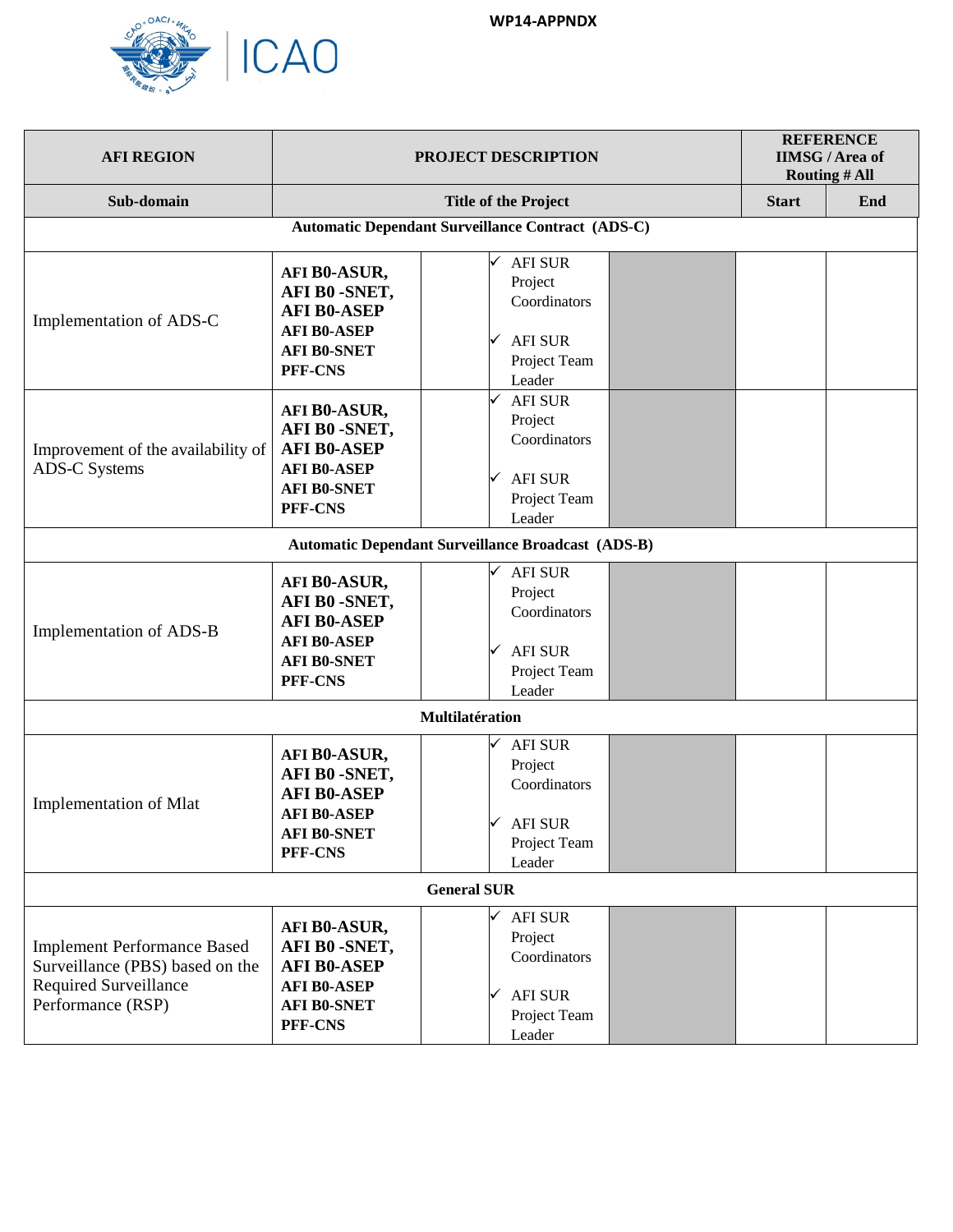

| <b>AFI REGION</b>                                                                                                                                |                                                                                                                  | PROJECT DESCRIPTION                                                                                                                                                                                                                                                                                                                                                                                                                                                                                                                                                                                                                                                           |              | <b>REFERENCE</b><br><b>IIMSG/Area of</b><br><b>Routing # All</b> |
|--------------------------------------------------------------------------------------------------------------------------------------------------|------------------------------------------------------------------------------------------------------------------|-------------------------------------------------------------------------------------------------------------------------------------------------------------------------------------------------------------------------------------------------------------------------------------------------------------------------------------------------------------------------------------------------------------------------------------------------------------------------------------------------------------------------------------------------------------------------------------------------------------------------------------------------------------------------------|--------------|------------------------------------------------------------------|
| Sub-domain                                                                                                                                       |                                                                                                                  | <b>Title of the Project</b>                                                                                                                                                                                                                                                                                                                                                                                                                                                                                                                                                                                                                                                   | <b>Start</b> | End                                                              |
| Implementation of Surveillance<br>Data Fusion (data sharing)                                                                                     | AFI B0-ASUR,<br>AFI B0-SNET,<br><b>AFI B0-ASEP</b><br><b>AFI B0-ASEP</b><br><b>AFI B0-SNET</b><br>PFF-CNS        | <b>AFI SUR</b><br>Project<br>Coordinators<br><b>AFI SUR</b><br>Project Team<br>Leader                                                                                                                                                                                                                                                                                                                                                                                                                                                                                                                                                                                         |              |                                                                  |
| Teleconferences,<br>Workshops/Seminars, meetings<br>(French and English) on<br>surveillance systems operation<br>and their implementation scheme | AFI B0-ASUR,<br>AFI B0-SNET,<br><b>AFI B0-ASEP</b><br><b>AFI B0-ASEP</b><br><b>AFI B0-SNET</b><br>PFF-CNS        | <b>AFI SUR</b><br>Project<br>Coordinators<br><b>AFI SUR</b><br>Project Team<br>Leader                                                                                                                                                                                                                                                                                                                                                                                                                                                                                                                                                                                         | <b>TBD</b>   |                                                                  |
| Assessment/Reporting<br>on<br>the operation of Surveillance<br>systems and operation                                                             | <b>AFI B0-ASUR, AFI</b><br>B0-SNET,<br><b>AFI B0-ASEP</b><br><b>AFI B0-ASEP</b><br><b>AFI B0-SNET</b><br>PFF-CNS | <b>AFI COM</b><br>Project<br>Coordinators<br><b>AFI SUR</b><br>Project Team<br>Leader                                                                                                                                                                                                                                                                                                                                                                                                                                                                                                                                                                                         | <b>TBD</b>   |                                                                  |
| Detailed guidance provided to<br>States not complying with the AFI<br><b>SUR Strategy</b>                                                        | <b>AFI B0-ASUR, AFI</b><br>B0-SNET,<br><b>AFI B0-ASEP</b><br><b>AFI B0-ASEP</b><br><b>AFI B0-SNET</b><br>PFF-CNS | ✓<br><b>AFI SUR</b><br>Project<br>Coordinators<br><b>AFI SUR</b><br>Project Team<br>Leader                                                                                                                                                                                                                                                                                                                                                                                                                                                                                                                                                                                    | <b>TBD</b>   |                                                                  |
| List of States with Surveillance<br>systems implemented                                                                                          | <b>AFI B0-ASUR, AFI</b><br>B0-SNET,<br><b>AFI B0-ASEP</b><br><b>AFI B0-ASEP</b><br><b>AFI B0-SNET</b><br>PFF-CNS | <b>AFI SUR</b><br>Project<br>Coordinators<br><b>AFI SUR</b><br>Project Team<br>Leader                                                                                                                                                                                                                                                                                                                                                                                                                                                                                                                                                                                         | <b>TBD</b>   |                                                                  |
| <b>Resources needed</b>                                                                                                                          |                                                                                                                  | $\checkmark$ Adequate human ressouces to be appointed by States<br>$\checkmark$ Funds to conduct meetings, Workshops, Seminars Missions and to translate reports,<br>regional guides and manuals. Likewise, participants must be given facilities to<br>participate in teleconferences and coordination meetings.<br>$\checkmark$ Funds for meetings with project Team Members in order to assess the results and<br>propose corrective actions. States could use their human resources to conduct the<br>foreseen SUR tests and monitoring, and, if necessary, cover the financial costs,<br>since the experience gained will result in an improvement of their own systems. |              |                                                                  |